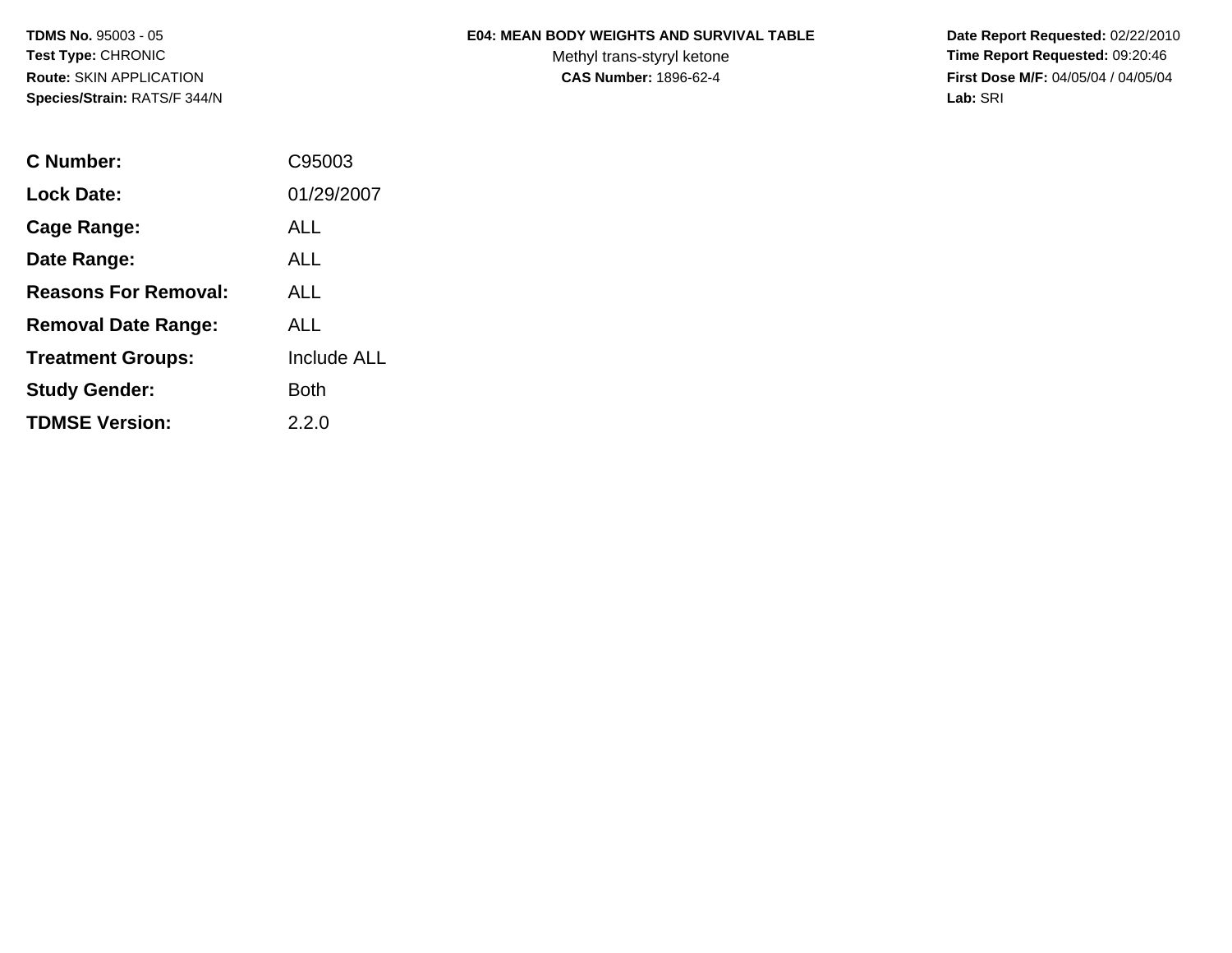### **E04: MEAN BODY WEIGHTS AND SURVIVAL TABLE**

# Methyl trans-styryl ketone<br>CAS Number: 1896-62-4

 **Date Report Requested:** 02/22/2010 **Time Report Requested:** 09:20:46 **First Dose M/F:** 04/05/04 / 04/05/04<br>Lab: SRI **Lab:** SRI

**MALE**

| <b>DAY</b> | 0 MG/KG |    |             | 10 MG/KG               |    |       | 30 MG/KG                 |    |       | 90 MG/KG               |    |  |  |
|------------|---------|----|-------------|------------------------|----|-------|--------------------------|----|-------|------------------------|----|--|--|
|            | WT(G)   | N  | WT(G)       | $\frac{\%}{\text{OF}}$ | N  | WT(G) | $\%$                     | N  | WT(G) | $\frac{\%}{\text{OF}}$ | N  |  |  |
|            |         |    |             | <b>CNTL</b>            |    |       | <b>OF</b><br><b>CNTL</b> |    |       | <b>CNTL</b>            |    |  |  |
|            |         |    |             |                        |    |       |                          |    |       |                        |    |  |  |
| 1          | 101.0   | 50 | 101.0 100.0 |                        | 50 |       | 101.1 100.1              | 50 | 100.9 | 99.9                   | 50 |  |  |
| 4          | 118.8   | 50 | 117.0       | 98.5                   | 50 | 116.6 | 98.2                     | 50 | 116.2 | 97.9                   | 50 |  |  |
| 11         | 154.1   | 50 | 152.8       | 99.1                   | 50 | 151.4 | 98.2                     | 50 | 149.8 | 97.2                   | 50 |  |  |
| 18         | 190.7   | 50 | 189.4       | 99.3                   | 50 | 188.1 | 98.7                     | 50 | 187.3 | 98.2                   | 50 |  |  |
| 25         | 221.1   | 50 | 219.3       | 99.2                   | 50 | 218.1 | 98.7                     | 50 | 217.3 | 98.3                   | 50 |  |  |
| 32         | 243.6   | 50 | 242.4       | 99.5                   | 50 | 240.0 | 98.5                     | 50 | 239.5 | 98.3                   | 50 |  |  |
| 39         | 261.9   | 50 | 260.4       | 99.4                   | 50 | 257.9 | 98.5                     | 50 | 256.9 | 98.1                   | 50 |  |  |
| 46         | 275.7   | 50 | 273.1       | 99.0                   | 50 | 269.9 | 97.9                     | 50 | 269.2 | 97.7                   | 50 |  |  |
| 53         | 290.0   | 50 | 286.9       | 98.9                   | 50 | 284.7 | 98.1                     | 50 | 283.6 | 97.8                   | 50 |  |  |
| 60         | 297.3   | 50 | 294.2       | 99.0                   | 50 | 291.3 | 98.0                     | 50 | 290.2 | 97.6                   | 50 |  |  |
| 67         | 309.6   | 50 | 306.4       | 99.0                   | 50 | 304.3 | 98.3                     | 50 | 303.2 | 97.9                   | 50 |  |  |
| 74         | 319.1   | 50 | 315.5       | 98.9                   | 50 | 312.9 | 98.0                     | 50 | 312.1 | 97.8                   | 50 |  |  |
| 81         | 328.5   | 50 | 323.0       | 98.3                   | 50 | 321.2 | 97.8                     | 50 | 320.2 | 97.5                   | 50 |  |  |
| 88         | 334.9   | 50 | 329.0       | 98.3                   | 50 | 327.0 | 97.6                     | 50 | 326.4 | 97.5                   | 50 |  |  |
| 116        | 360.1   | 50 | 353.3       | 98.1                   | 50 | 351.8 | 97.7                     | 50 | 350.0 | 97.2                   | 50 |  |  |
| 144        | 377.3   | 50 | 371.8       | 98.5                   | 50 | 369.1 | 97.8                     | 50 | 364.8 | 96.7                   | 50 |  |  |
| 172        | 389.1   | 50 | 383.5       | 98.6                   | 50 | 381.5 | 98.0                     | 50 | 375.7 | 96.5                   | 50 |  |  |
| 200        | 401.1   | 50 | 394.8       | 98.4                   | 50 | 394.2 | 98.3                     | 50 | 387.5 | 96.6                   | 50 |  |  |
| 228        | 411.1   | 50 | 404.9       | 98.5                   | 50 | 402.0 | 97.8                     | 50 | 397.4 | 96.7                   | 50 |  |  |
| 256        | 423.0   | 50 | 413.6       | 97.8                   | 50 | 411.2 | 97.2                     | 50 | 403.6 | 95.4                   | 50 |  |  |
| 284        | 431.8   | 50 | 424.8       | 98.4                   | 49 | 421.3 | 97.6                     | 50 | 411.0 | 95.2                   | 50 |  |  |
| 312        | 440.9   | 50 | 432.0       | 98.0                   | 48 | 428.5 | 97.2                     | 50 | 417.9 | 94.8                   | 50 |  |  |
| 340        | 445.9   | 50 | 439.2       | 98.5                   | 48 | 434.3 | 97.4                     | 50 | 423.2 | 94.9                   | 50 |  |  |
| 368        | 451.8   | 49 | 443.3       | 98.1                   | 48 | 440.8 | 97.6                     | 49 | 429.5 | 95.1                   | 50 |  |  |
| 396        | 458.5   | 49 | 448.2       | 97.7                   | 48 | 446.3 | 97.3                     | 49 | 435.3 | 94.9                   | 50 |  |  |
|            | 464.8   | 49 | 456.6       | 98.2                   | 48 | 455.8 | 98.1                     | 49 | 441.7 | 95.0                   | 50 |  |  |
| 424        |         |    |             | 98.2                   |    |       | 97.8                     |    |       |                        |    |  |  |
| 452        | 471.3   | 49 | 462.9       |                        | 48 | 460.9 |                          | 49 | 447.6 | 95.0                   | 49 |  |  |
| 480        | 479.0   | 48 | 471.7       | 98.5                   | 47 | 468.8 | 97.9                     | 48 | 455.0 | 95.0                   | 48 |  |  |
| 508        | 484.6   | 48 | 476.4       | 98.3                   | 47 | 475.2 | 98.1                     | 48 | 461.0 | 95.1                   | 48 |  |  |
| 536        | 490.4   | 48 | 480.8       | 98.1                   | 46 | 482.3 | 98.4                     | 47 | 467.8 | 95.4                   | 47 |  |  |
| 564        | 489.9   | 46 | 480.9       | 98.2                   | 45 | 483.3 | 98.7                     | 44 | 470.1 | 96.0                   | 46 |  |  |
| 592        | 498.0   | 44 | 485.4       | 97.5                   | 42 | 488.5 | 98.1                     | 42 | 475.9 | 95.6                   | 45 |  |  |
| 620        | 504.4   | 42 | 484.2       | 96.0                   | 41 | 486.0 | 96.4                     | 42 | 480.6 | 95.3                   | 45 |  |  |
| 648        | 504.5   | 41 | 482.9       | 95.7                   | 41 | 491.4 | 97.4                     | 34 | 481.9 | 95.5                   | 42 |  |  |
| 676        | 508.5   | 34 | 489.7       | 96.3                   | 34 | 492.6 | 96.9                     | 30 | 477.7 | 94.0                   | 36 |  |  |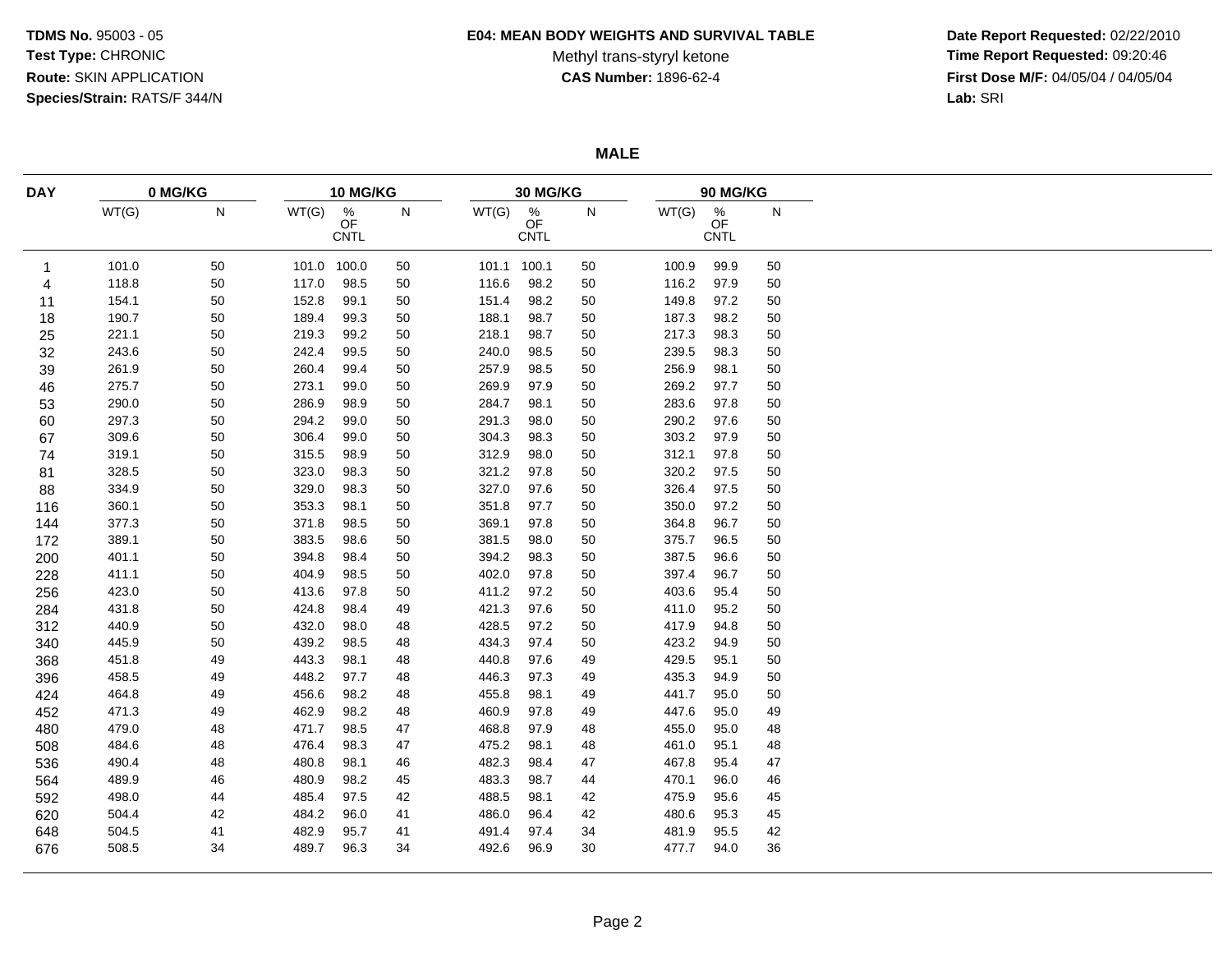#### **E04: MEAN BODY WEIGHTS AND SURVIVAL TABLE**

Methyl trans-styryl ketone<br>CAS Number: 1896-62-4

 **Date Report Requested:** 02/22/2010 **Time Report Requested:** 09:20:46 **First Dose M/F:** 04/05/04 / 04/05/04<br>Lab: SRI **Lab:** SRI

**MALE**

| <b>DAY</b>                | 0 MG/KG |    | <b>10 MG/KG</b> |                        |    | 30 MG/KG   |                 |    | 90 MG/KG   |                        |     |
|---------------------------|---------|----|-----------------|------------------------|----|------------|-----------------|----|------------|------------------------|-----|
|                           | WT(G)   | N  | WT(G)           | %<br>OF<br><b>CNTL</b> | N  | WT(G)      | %<br>OF<br>CNTL | N  | WT(G)      | %<br>OF<br><b>CNTL</b> | N   |
| 704                       | 504.3   | 30 | 492.4           | 97.6                   | 32 | 492.6      | 97.7            | 26 | 471.7      | 93.5                   | -33 |
| <b>TERM</b><br><b>SAC</b> | 496.3   | 27 | 484.6 97.6      |                        | 29 | 473.6 95.4 |                 | 22 | 465.8 93.9 |                        | 29  |

\*\*\* END OF MALE \*\*\*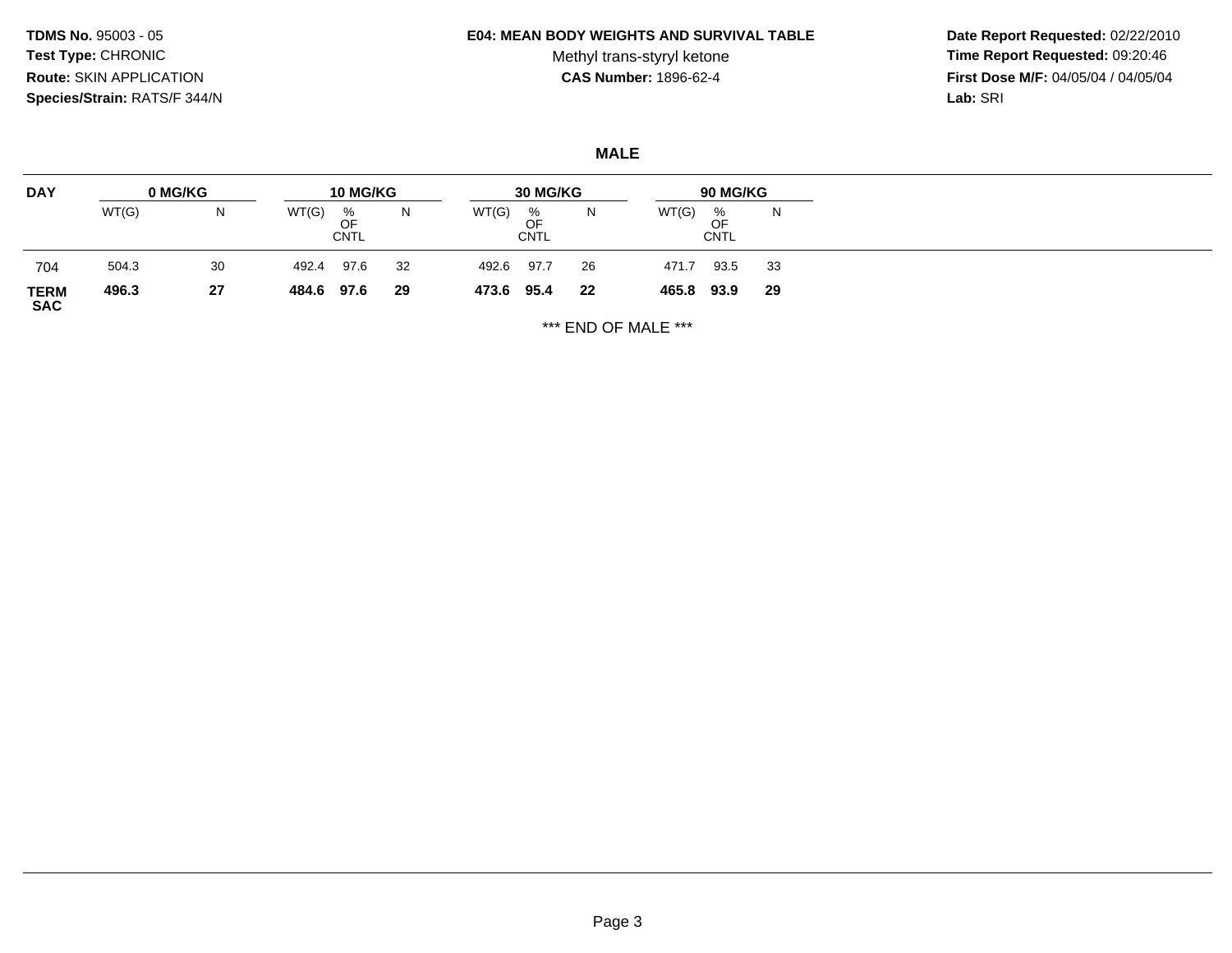### **E04: MEAN BODY WEIGHTS AND SURVIVAL TABLE**

Methyl trans-styryl ketone<br>CAS Number: 1896-62-4

 **Date Report Requested:** 02/22/2010 **Time Report Requested:** 09:20:46 **First Dose M/F:** 04/05/04 / 04/05/04<br>Lab: SRI **Lab:** SRI

## **FEMALE**

| <b>DAY</b> |       | 0 MG/KG |             | 10 MG/KG                              |    |       | 30 MG/KG                              |    |       | 90 MG/KG                              |    |
|------------|-------|---------|-------------|---------------------------------------|----|-------|---------------------------------------|----|-------|---------------------------------------|----|
|            | WT(G) | N       | WT(G)       | $\frac{\%}{\text{OF}}$<br><b>CNTL</b> | N  | WT(G) | $\frac{\%}{\text{OF}}$<br><b>CNTL</b> | N  | WT(G) | $\frac{\%}{\text{OF}}$<br><b>CNTL</b> | N  |
| 1          | 89.2  | 50      | 88.1        | 98.8                                  | 50 | 86.5  | 96.9                                  | 50 | 87.6  | 98.2                                  | 50 |
| 5          | 101.2 | 50      | 99.7        | 98.5                                  | 50 | 97.8  | 96.6                                  | 50 | 99.5  | 98.3                                  | 50 |
| 12         | 118.8 | 50      | 118.1       | 99.4                                  | 50 | 116.6 | 98.1                                  | 50 | 118.5 | 99.8                                  | 50 |
| 19         | 134.5 | 50      | 133.6       | 99.4                                  | 50 | 132.3 | 98.4                                  | 50 | 133.7 | 99.4                                  | 49 |
| 26         | 148.3 | 49      | 146.1       | 98.5                                  | 50 | 145.1 | 97.9                                  | 50 | 146.6 | 98.8                                  | 49 |
| 33         | 159.6 | 49      | 158.4       | 99.3                                  | 50 | 157.0 | 98.4                                  | 50 | 158.3 | 99.2                                  | 49 |
| 40         | 166.6 | 49      | 165.5       | 99.4                                  | 50 | 164.4 | 98.7                                  | 50 | 166.2 | 99.8                                  | 49 |
| 47         | 174.1 | 49      | 173.6       | 99.8                                  | 50 | 171.6 | 98.6                                  | 50 | 172.6 | 99.2                                  | 49 |
| 54         | 179.0 | 49      | 179.3 100.2 |                                       | 50 | 177.4 | 99.1                                  | 50 | 178.9 | 99.9                                  | 49 |
| 61         | 184.1 | 49      | 184.7 100.3 |                                       | 50 | 182.4 | 99.1                                  | 50 | 183.5 | 99.7                                  | 49 |
| 68         | 190.8 | 49      | 190.9 100.0 |                                       | 50 | 188.3 | 98.7                                  | 50 | 188.5 | 98.8                                  | 49 |
| 75         | 195.1 | 49      | 195.7 100.3 |                                       | 50 | 192.9 | 98.9                                  | 49 | 192.7 | 98.8                                  | 49 |
| 82         | 199.1 | 49      | 200.1 100.5 |                                       | 50 | 196.4 | 98.6                                  | 49 | 196.5 | 98.7                                  | 49 |
| 89         | 203.4 | 49      | 203.9 100.2 |                                       | 50 | 200.3 | 98.5                                  | 49 | 199.3 | 98.0                                  | 49 |
| 117        | 215.8 | 49      | 216.5 100.3 |                                       | 50 | 212.8 | 98.6                                  | 49 | 210.2 | 97.4                                  | 49 |
| 145        | 226.0 | 49      | 227.5 100.6 |                                       | 50 | 222.7 | 98.5                                  | 49 | 220.1 | 97.4                                  | 49 |
| 173        | 231.8 | 49      | 234.0 101.0 |                                       | 50 | 228.7 | 98.7                                  | 49 | 225.6 | 97.3                                  | 49 |
| 201        | 238.2 | 49      | 239.9 100.7 |                                       | 50 | 234.2 | 98.3                                  | 49 | 232.3 | 97.5                                  | 49 |
| 229        | 248.8 | 49      | 248.9 100.0 |                                       | 50 | 241.2 | 96.9                                  | 49 | 240.0 | 96.4                                  | 49 |
| 257        | 257.0 | 49      | 256.7       | 99.9                                  | 50 | 249.5 | 97.1                                  | 49 | 244.5 | 95.1                                  | 49 |
| 285        | 265.4 | 49      | 266.4 100.4 |                                       | 50 | 258.5 | 97.4                                  | 49 | 251.8 | 94.9                                  | 49 |
| 313        | 271.3 | 49      | 273.2 100.7 |                                       | 50 | 263.2 | 97.0                                  | 49 | 258.3 | 95.2                                  | 48 |
| 341        | 280.1 | 49      | 282.6 100.9 |                                       | 50 | 272.6 | 97.3                                  | 49 | 266.2 | 95.0                                  | 48 |
| 369        | 289.0 | 49      | 290.0 100.4 |                                       | 50 | 277.9 | 96.2                                  | 49 | 272.6 | 94.3                                  | 48 |
| 397        | 295.8 | 49      | 299.2 101.2 |                                       | 49 | 287.0 | 97.0                                  | 49 | 280.6 | 94.9                                  | 48 |
| 425        | 306.0 | 49      | 308.5 100.8 |                                       | 49 | 294.8 | 96.4                                  | 49 | 290.6 | 95.0                                  | 48 |
| 453        | 313.7 | 48      | 315.8 100.7 |                                       | 49 | 298.6 | 95.2                                  | 48 | 295.7 | 94.3                                  | 48 |
| 481        | 319.3 | 48      | 320.6 100.4 |                                       | 49 | 305.9 | 95.8                                  | 47 | 301.4 | 94.4                                  | 47 |
| 509        | 328.4 | 48      | 327.4       | 99.7                                  | 48 | 312.7 | 95.2                                  | 47 | 309.0 | 94.1                                  | 45 |
| 537        | 334.7 | 48      | 333.7       | 99.7                                  | 44 | 319.0 | 95.3                                  | 47 | 318.3 | 95.1                                  | 44 |
|            | 341.7 | 47      | 342.6 100.3 |                                       |    | 322.7 | 94.4                                  | 45 | 323.1 | 94.6                                  | 44 |
| 565        |       | 47      | 345.2 100.3 |                                       | 41 | 323.1 | 93.8                                  |    |       | 94.1                                  | 41 |
| 593        | 344.3 |         |             |                                       | 39 |       |                                       | 42 | 323.9 |                                       |    |
| 621        | 346.0 | 46      | 348.9 100.8 |                                       | 36 | 326.3 | 94.3                                  | 40 | 327.2 | 94.6                                  | 40 |
| 649        | 349.2 | 40      | 353.4 101.2 |                                       | 33 | 326.5 | 93.5                                  | 38 | 330.3 | 94.6                                  | 36 |
| 677        | 355.4 | 35      | 353.6       | 99.5                                  | 33 | 326.2 | 91.8                                  | 38 | 335.1 | 94.3                                  | 33 |